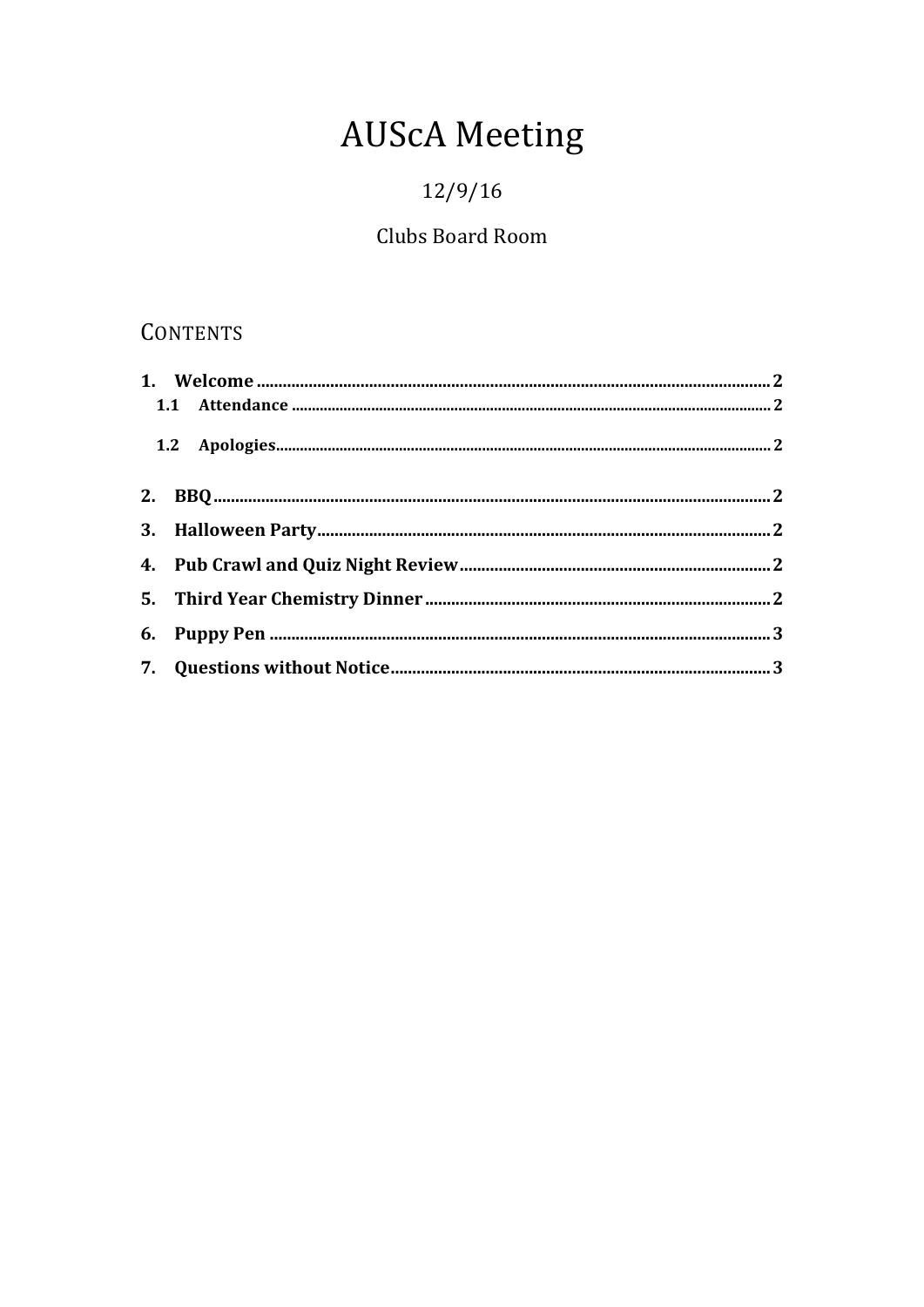#### 1. WELCOME

#### 1.1 ATTENDANCE

Urwah Nawaz, Emi Schutz, Catisha Coburn, Michael Capoccia, Joshua Chey, Brittany Howell

#### 1.2 APOLOGIES

Khalia Primer, Taylor Thompson-Caruso, Nibir Chowdury, Nathan Eden

#### 2. BBQ

- Urwah will meet with representatives from AHSS and AUGS during the mid-semester break to discuss a collaboration sports day along with a BBQ
- Michael will organize a grant for the BBO
- For ease, the BBQ will be moved to week 10 Friday ( $14<sup>th</sup>$  October) to give us more time to prepare
- Google Sheets has been updated and contains a list of tasks

#### 3. HALLOWEEN PARTY

- Possible event: A Halloween themed end of semester party
- Proposed date would be Saturday 29th October
- Possible function rooms for the party: Boatshed (Urwah to message), Box Factory, Rumours
- Will be discussed at a later meeting in greater detail

#### 4. PUB CRAWL AND QUIZ NIGHT REVIEW

- Pub crawl
	- $\circ$  The pub-crawl shirts were disappointing. Issues included error numbers on the back of the shirts, holes and smeared screen-printing.
	- $\circ$  Urwah will send images of defected shirts to the supplier, and hopefully will get a discount (currently each shirt cost \$12.73)
- Quiz night
	- $\circ$  Overall very successful
	- $\circ$  Some complaints over question difficulty, and confusion over the prizes.
	- o Extra beer was needed. Michael to ask for updated invoice from Rumours.
	- $\circ$  Recommended that next year, questions be organised during the winter break, and more time is given to consolidate the first and second prizes.

## 5. THIRD YEAR CHEMISTRY DINNER

- Each year the third year chemistry students organise a dinner for the third year chemistry students and staff.
- Emi is organising the dinner this year, and has asked to use the Ausca website to collect tickets, and to use Ausca funds for the deposit, which will be reimbursed once tickets have been paid.